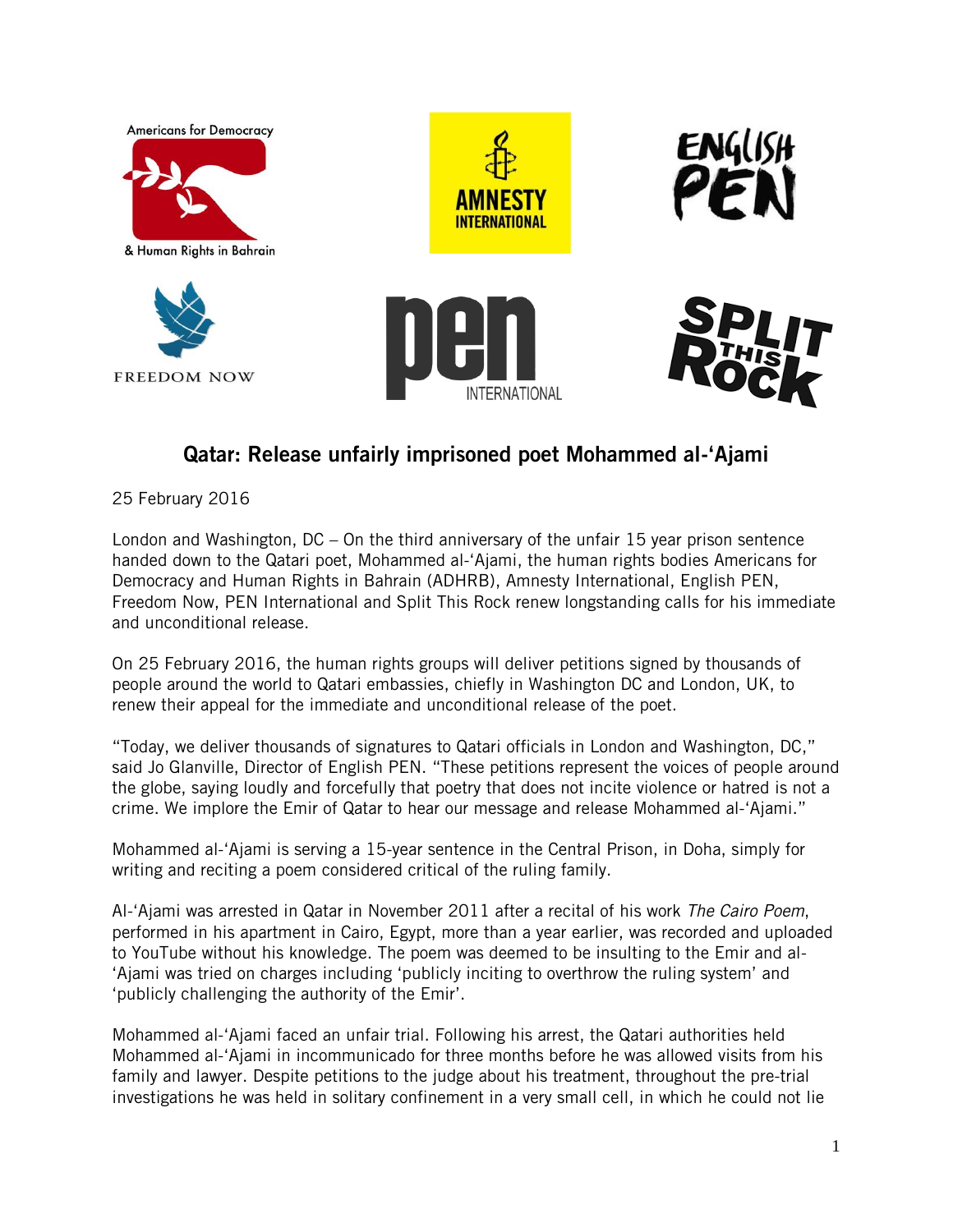down without pressing against the lavatory.

The human rights organizations understand that, during this time in solitary confinement interrogators forced al-'Ajami to sign a document later relied upon for his conviction. It stated, falsely, "The poem was read in a public place in the presence of the press". The lawyer of Mohammed al-'Ajami asserted to the court that this was not true and that the poem was recited only in private.

Mohammed al-'Ajami's trial before the Doha Criminal Court was held in secret without any explanation and despite his lawyer's objections and complaints. In violation of the principle of the independence of the judiciary – which requires that officials with judicial functions are completely autonomous from those responsible for prosecution - the judge presiding over Mohammed al-'Ajami's case had also conducted the pre-trial investigation. The presiding judge rejected objections in relation to this and prevented al-'Ajami from being represented by his lawyer and the court imposed another lawyer upon the poet.

On 29 November 2012, Mohammed al-'Ajami was sentenced to life imprisonment. On 25 February 2013, the sentence was reduced on appeal to 15 years' imprisonment.

In May 2014, speaking during the Universal Periodic Review, a state-led human rights review conducted at the United Nations, a US diplomat called on Qatar to "Release all prisoners of conscience, including the poet Mohammed al-'Ajami, and respect the rights of all individuals to freedom of expression". In June 2014, the government of Qatar rejected the criticism, stating that it "believed in freedom of expression", adding that: "All measures taken against the poet Mohammed al-'Ajami were consistent with international rules. Mr. al-'Ajami had been given a fair trial and allowed to appeal the judgement to the Court of Appeal and the Court of Cassation."

"In addition to the fact that the Qatari government has imprisoned Mohammed al-'Ajami for nothing more than reciting poetry – a clear infringement of his right to free expression under international law – UN experts have also found that his trial was rife with due process violations," said Husain Abdulla, Executive Director of ADHRB, "If Qatar truly respects freedom of expression, it should back up its rhetoric by immediately releasing Mohammed al-'Ajami."

In a joint statement issued on 20 October 2015, three UN human rights experts called for the release of Mohammed al-'Ajami, noting that: "The grounds and legal provisions provided by the authorities to justify the arrest and sentence of Mr. al-Ajami are contrary to the Universal Declaration of Human Rights". They stated that penalizing criticism of state figures "is [...] incompatible with international standards, which protect the right to freedom of opinion and expression, including in the form of arts, and to take part in cultural life."

"It is tragic and absurd that Mohammed al-'Ajami has been languishing in prison for more than four years simply for reciting a poem. His arbitrary imprisonment and ludicrous 15-year sentence are the shameful result of the Qatari authorities' inability to tolerate criticism and their disregard for the right to freedom of expression," said James Lynch, Deputy Director of the Middle East and North Africa Programme at Amnesty International.

Addressing the UN General Assembly in September 2015, the Emir of Qatar told the international community that his country is protecting and promoting human rights by "pursuing